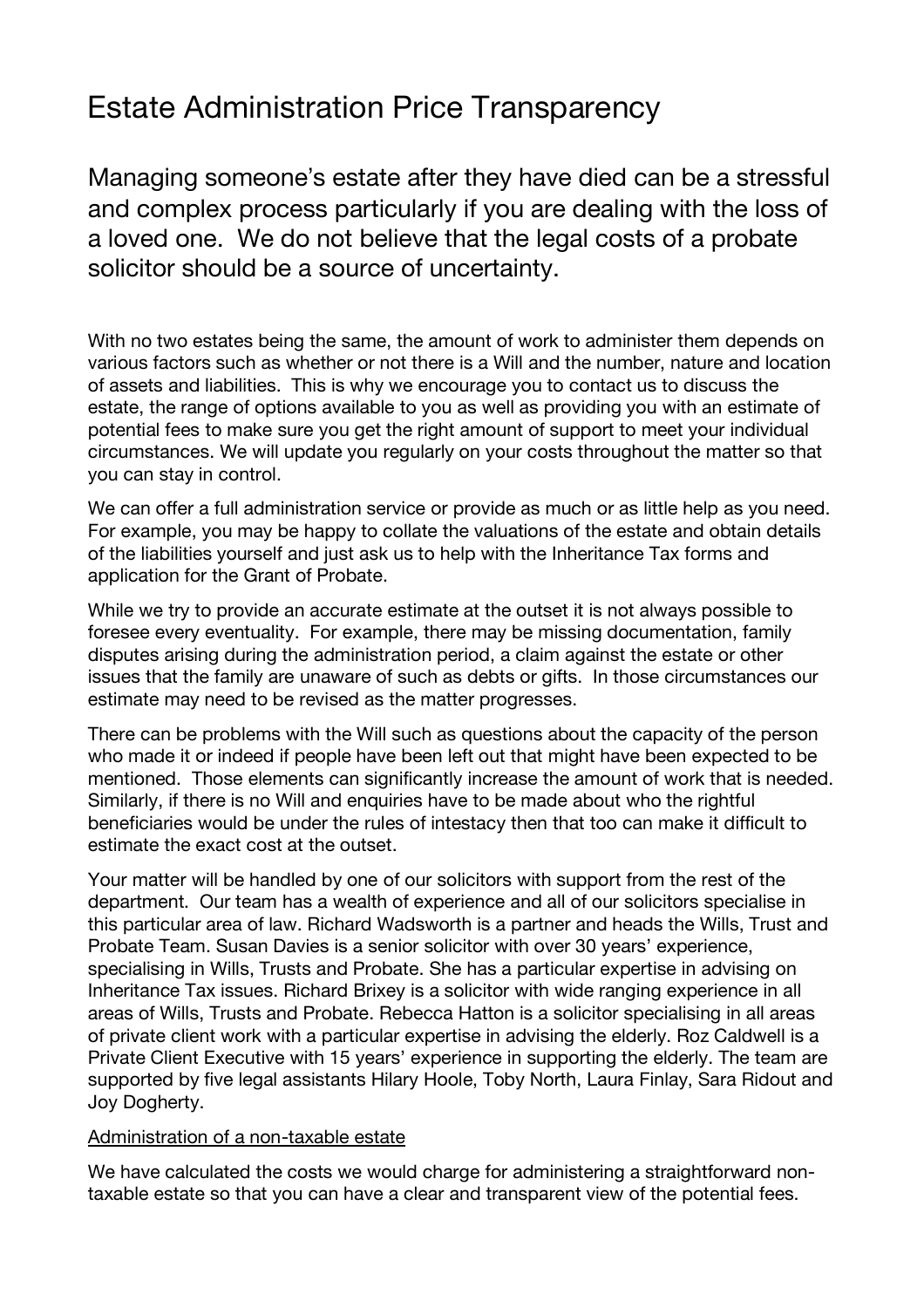This would typically be an example of the estate of the first of a couple to die and the surviving spouse inherits or where the estate passes to other beneficiaries and there is not tax to pay. Charges are made based upon our hourly charging rates of the fee earners who works on your matter. We do not take a percentage of the value of the estate. We will only charge for work we undertake.

Based upon our experience, we would anticipate that it will take between 18 and 25 hours of work. The estimated costs would be £4,950 to £6,875 plus VAT. Hourly rates are set according to our fee earners "roles and experience. These range from: £120 for a legal assistant; £190 to £225 for assistant solicitors and Private Client Executives; and £275 for a partner or senior solicitors. Hourly rates are subject to VAT and are reviewed annually. Details of our current hourly charge-out rates will be included in our letter of engagement with you, but do ask if you require further details. All VAT on fees and disbursements subject to VAT is charged at 20%.

This costs estimate is based on estates where:

- . There is a valid Will that does not contain any Trusts:
- There is no more than one property;
- ! There are accounts with no more than four Banks or Building Societies;
- There are no other intangible assets;
- The deceased was UK domiciled and all assets are in the UK (excluding Channel Islands and IOM);
- There are not more than four beneficiaries;
- There are no disputes between the beneficiaries regarding the division of assets. If disputes arise, this is likely to lead to an increase in costs;
- ! There is no Inheritance Tax payable and the Executors do not need to submit a full Inheritance Tax Account to HM Revenue and Customs;
- There are no claims made against the will or the estate;
- There is no requirement for a formal tax return to be submitted for the period of administration.

A full administration service would usually include:

- Corresponding with the asset holders and creditors to establish the extent of the deceased's assets and liabilities,
- Preparing the appropriate IHT return on either IHT400 or IHT 205 as appropriate
- Submitting the IHT return to HMRC;
- **E** preparing and submitting the Probate application to the Probate Registry;

■ Arrange for "statutory advertisements" to be placed to protect the executors if appropriate;

Collecting in or transferring the estate assets once the Grant of Probate has been received;

- Produce full estate accounts:
- Discharge any expenses or liabilities
- Distribute the final balances to the beneficiaries.

This service does not include costs associated to the marketing and sale of any property held in the estate.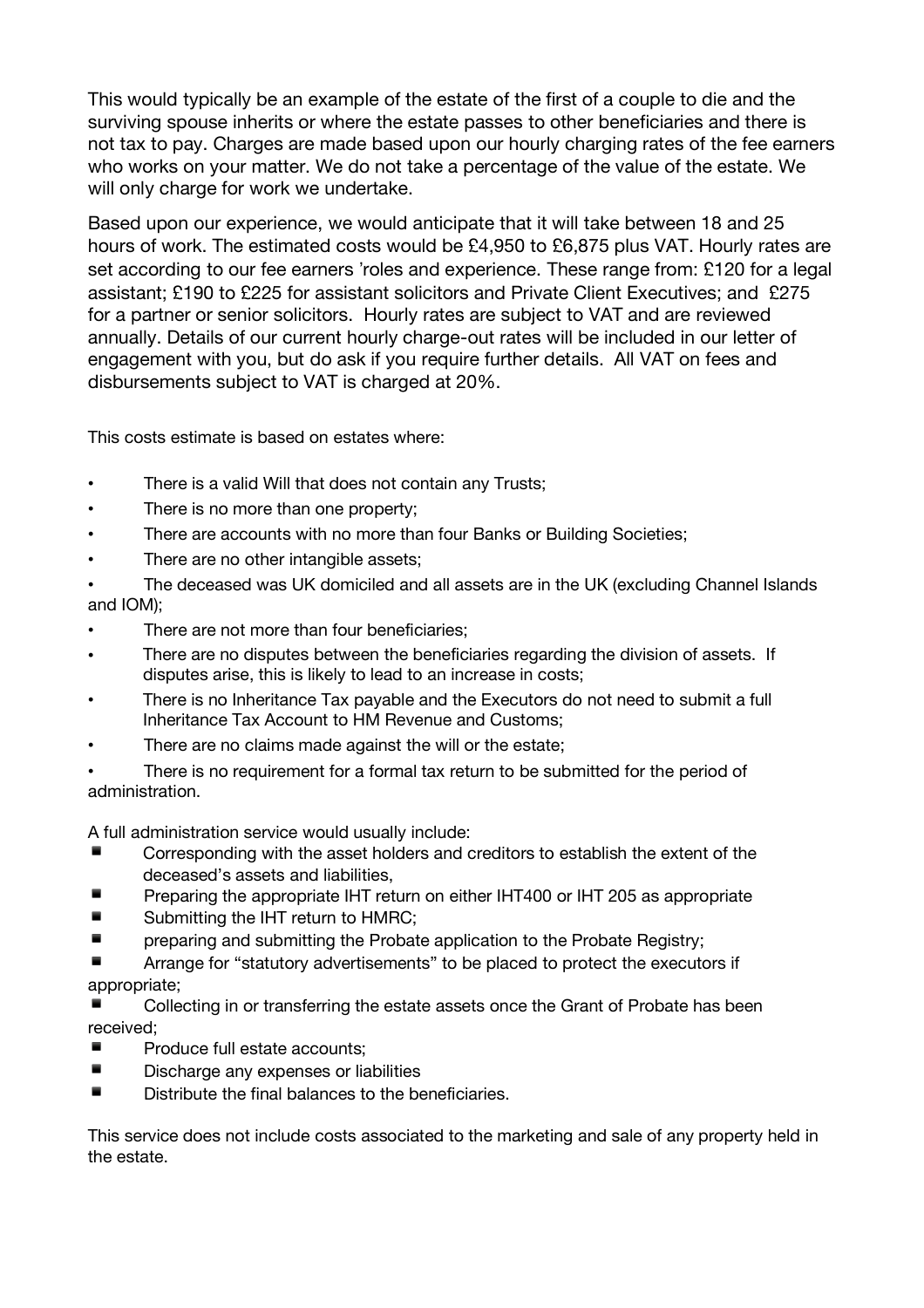In addition to our fee, there will also be other costs related to your matter which have to be paid to third parties.

These include:

- The Probate Registry application fee, currently set at £273 plus £1.50p for each sealed copy of the Grant required;
- ! A UK Bankruptcy Search fee of £2 plus VAT for each Executor and beneficiary, which will be incurred at the outset of the matter and before any distribution is made;
- ! A fee of approximately £200 plus VAT for the publication of Notices in The London Gazette and a local newspaper to protect Executors from unexpected claims from unknown creditors and unknown beneficiaries.
- Land Registry copy title documents at £3 plus VAT pre document
- ! CHAPS bank transfer fee £40 Inc. VAT

We handle the payment of these fees on your behalf to ensure a smoother process. It may be necessary to request a payment from Executors if we do not have access to funds in the estate at the stage when payment needs to be made.

Please contact us so that we can provide you with an individual quote based on your specific circumstances.

There may be additional costs involved in dealing with the administration of the estate if:

- There is no Will and the rules of intestacy apply
- The estate consists of any shareholdings
- ! There are assets outside of the UK (including in the Channel Islands and IOM)
- The deceased was not UK Domiciled
- The deceased was a beneficiary of a Trust
- There is a Trust contained in the Will
- There is Inheritance Tax to pay or a full Inheritance Tax Account needs to be submitted to the Revenue
- . Beneficiaries want to undertake any post death variations
- There is any challenge to the Will or a claim is made upon the estate
- Lifetime Income Tax of Capital Gains Tax Returns need to be dealt with
- You require us to deal with the sale or transfer of any property. This would be dealt with by our Conveyancing Department and a separate quote would be provided for this
- ! There are more than four beneficiaries named in the Will
- The beneficiaries request interim distributions
- There is a requirement for a formal Tax Return to be submitted for the administration period

## **Timescales**

It is difficult to estimate timescales for dealing with the administration of an estate. Average estates of this nature will typically be dealt with within 9 to 12 months, depending upon the sale of the property which could of course delay matters.

The initial stages of dealing with an administration of an estate involve ascertaining the extent of assets and liabilities in order to complete an Inheritance Tax Return. It can take approximately 8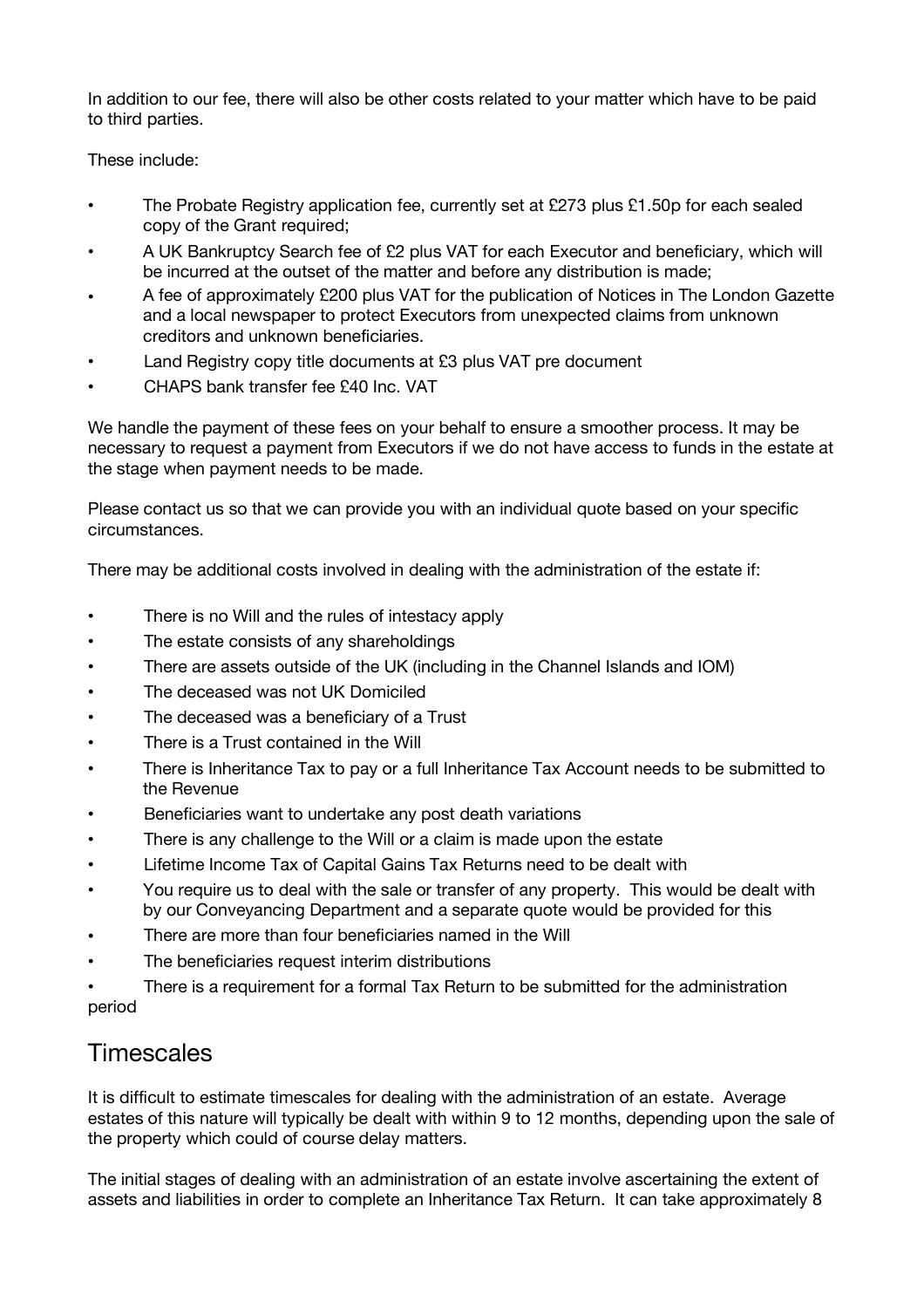to 12 weeks to have all of the information to hand. If there is no Inheritance Tax to pay then it can take a further 1 to 2 weeks to draft the Inheritance Tax Return and Legal Statement for Executors together with any supporting documentation required. Once the papers are approved and signed by the Executors, it may take the Probate Registry a further 6 to 8 weeks to send out the Grant of Probate.

The next stage is then to close Bank accounts and collect in any other assets, deal with the sale of the property and pay any taxes due. At this stage, legacies will also be paid. Once all matters have been dealt with, we will prepare a set of Estate Accounts for approval by the Executors and residuary beneficiaries. After the Accounts have been approved by all parties, we can then make final distributions. We will always do our best to give you up to date timescales as the matter progresses.

#### Fee for obtaining the Grant only

In some circumstances, Executors may wish to simply instruct us to complete an Inheritance Tax Return and obtain the Grant of Probate on their behalf. Even if no inheritance Tax is payable, a Return still needs to be completed to evidence the position.

If the estate is not subject to Inheritance Tax and the details can be returned on the simplified return of estate information form (form iht205) then, on the basis that Executors provide us with all necessary information, we can offer a fixed fee of £895 plus VAT for this service. This fee includes an initial consultation, drafting of the Inheritance Tax Return and Legal Statement, liaising with you regarding signing of the Probate papers, submitting the application on your behalf and providing you with the sealed copies of the Grant once obtained.

If you require further meetings, Deeds of Renunciation or any other advice then there may be an increased fee which we would be able to advise you of once we know the extent of the further work that you require to be undertaken.

If a full Inheritance Tax Account needs to be submitted to the Revenue but there is no Inheritance Tax payable then we would estimate our fees to be in the region of £1,500 plus VAT based upon the Executor providing us with all necessary information. Again, this would include an initial consultation, drafting of the Inheritance Tax Return and Legal Statement, liaising with you regarding signing of the Probate papers, submitting the Inheritance Tax Return to the Revenue, submitting the application for the Grant on your behalf and providing you with the sealed copies of the Grant once obtained. However, this fee would depend upon the nature of the assets in the estate and any other circumstances that render it necessary to complete the full Return and we would be able to advise you of the cost once we have more information regarding the circumstances.

If there is Inheritance Tax payable then we would estimate our fees to be between £2,000 and £2,500 plus VAT. As above, this would be on the basis that you provide us with the necessary information and would include an initial consultation, drafting of the Inheritance Tax Return and Legal Statement, liaising with you regarding signing of the Probate papers, submitting the Inheritance Tax Return to the Revenue and arranging payment of the tax, submitting the application for the Grant on your behalf and providing you with the sealed copies of the Grant once obtained. This fee would also depend upon the extent of the assets and any other relevant circumstances.

This service does not include the preparation of the deceased's lifetime or estate administration tax returns, any correspondence with the asset holders and creditors of the estate, the collection of assets and payment of liabilities, distributions to beneficiaries, preparation of estate accounts, advice on any Trusts contained within the Will, advice on implications of foreign assets and the